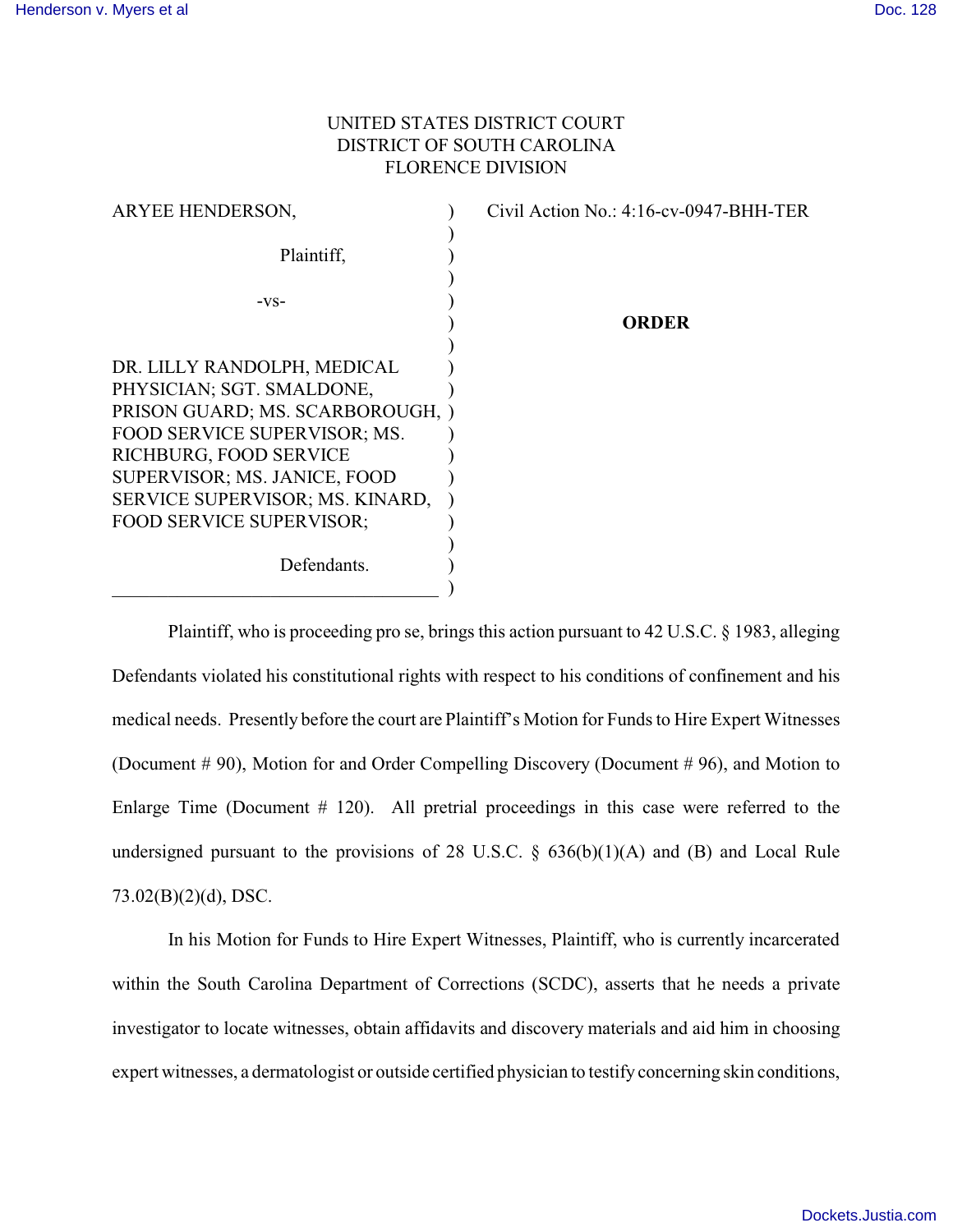a dietician, nutritionist, or food service specialist to testify pertaining to the quality and quantity of food, and an independent outside maintenance specialist to inspect the special housing unit and testify regarding the living conditions within. Plaintiff points to no authority for his request.

The court does not appoint experts to plaintiffs in civil cases. See Ford v. Ozmint, 2014 WL 1093106, \*3 (D.S.C. March 18, 2014) (citing Boring v. Kazakiewicz, 833 F.2d 468 (3d Cir. 1987) (rejecting an indigent civil litigant's argument that the district court erred in refusing to have the government pay for an expert medical witness)). The undersigned sees no reason why this same analysis would not apply to private investigators as well.<sup>1</sup> Although Plaintiff was granted informa pauperis status, 28 U.S.C. § 1915 provides only for the waiver of fees and costs, with no such provision for the payment of any other litigation expense, including funding for expert witnesses. See Tabron v. Grace, 6 F.3d 148 (3d Cir. 1993). Accordingly, Plaintiff's Motion is denied.

In his Motion to Compel, Plaintiff seeks an order compelling Defendants to respond to the interrogatories and requests for production that he served on them on December 28, 2016. He does not provide a copy of these discovery requests or proof of the date of service. In his Response (Document # 99), counsel for Defendant Smaldone attaches a copy of the envelope containing the discovery requests, revealing a postmark date of January 9, 2017. He states that he served Defendant Smaldone's responses to Plaintiff's requests on February 9 and 13, 2017. Counsel for Defendant Randolph asserts in her Response (Document # 100) that she never received Plaintiff's discovery requests and believes that Plaintiff only served the requests on her co-defendant. Plaintiff filed a Reply (Document # 110) on April 6, 2017, indicating that he re-sent the discovery requests to

<sup>&</sup>lt;sup>1</sup>As noted by Defendant Randolph in her Response (Document #97), Plaintiff's request for a private investigator appears to be a second shot at appointment of counsel in that the services he seeks from a private investigator are the types of services an attorney would normally provide.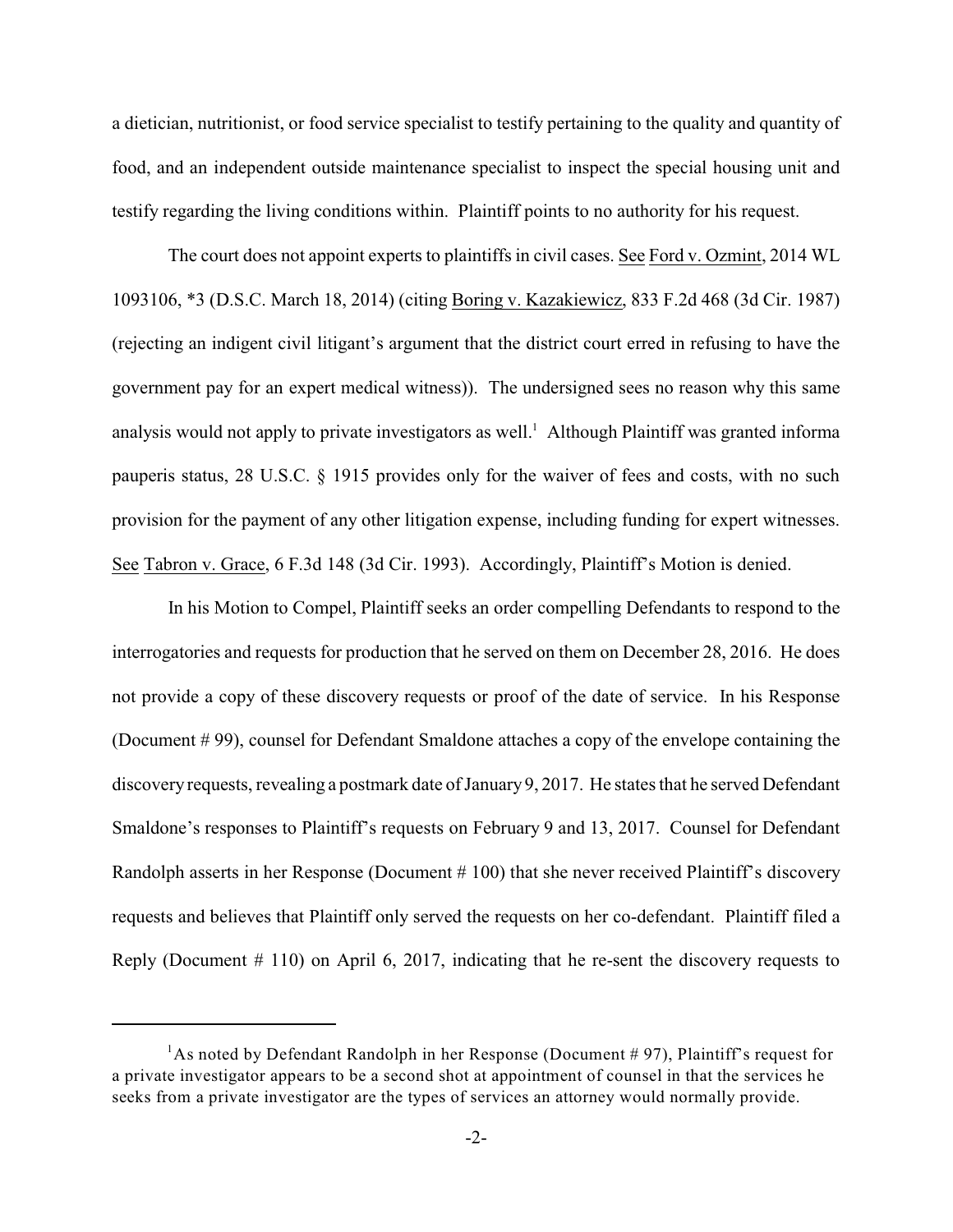Defendant Randolph on March 27, 2017, and asks that the court hold his Motion to Compel in abeyance until Defendant Randolph responds to the requests. He does not address the discovery responses from Defendant Smaldone. The status of these discovery requests is further addressed in Plaintiff's Motion for Extension of Time (Document # 120).

In that motion, Plaintiff seeks an extension of time to respond to Defendants' motions for summary judgment and an order compelling Defendants to respond to his discovery requests. There he states that he received only a few documents for inspection from Defendant Smaldone, but does not assert which documents he requested that were not produced. In his Reply (Document # 127), Plaintiff includes an affidavit in which he states only that "Defendant Sgt. Smalldone did not send me all of the requested discoverydocuments." Without specific objections to Defendant's responses, the court cannot determine whether they were proper.<sup>2</sup> Thus, Plaintiff's motion to compel with respect to Defendant Smaldone is denied.

Plaintiff also asserts that Defendant Randolph has produced no documents. Counsel for Defendant Randolph argues that discovery under the scheduling order closed on February 7, 2017, and Plaintiff did not serve any requests on her until March 28, 2017. Thus, Defendant Randolph responded to Plaintiff's requests by objecting to them as untimely (Document # 123-2).

Because Defendant Smaldone responded to Plaintiff's discovery requests and Plaintiff has failed to provide specific objections to those requests and because Plaintiff's discovery requests to Defendant Randolph were not timely served, Plaintiff's Motion to Compel (as supplemented by his Motion for Extension of Time) is denied. His Motion for Extension of Time is granted and he shall

 $2$ Defendant Smaldone produced a copy of the Certificate of Service indicating that the documents were mailed to Plaintiff on February 13, 2017, (Document  $\#$  121-2) and the Bates Index of his discovery responses (Document  $# 121-3$ ), indicating that he produced 893 pages of discovery to Plaintiff.